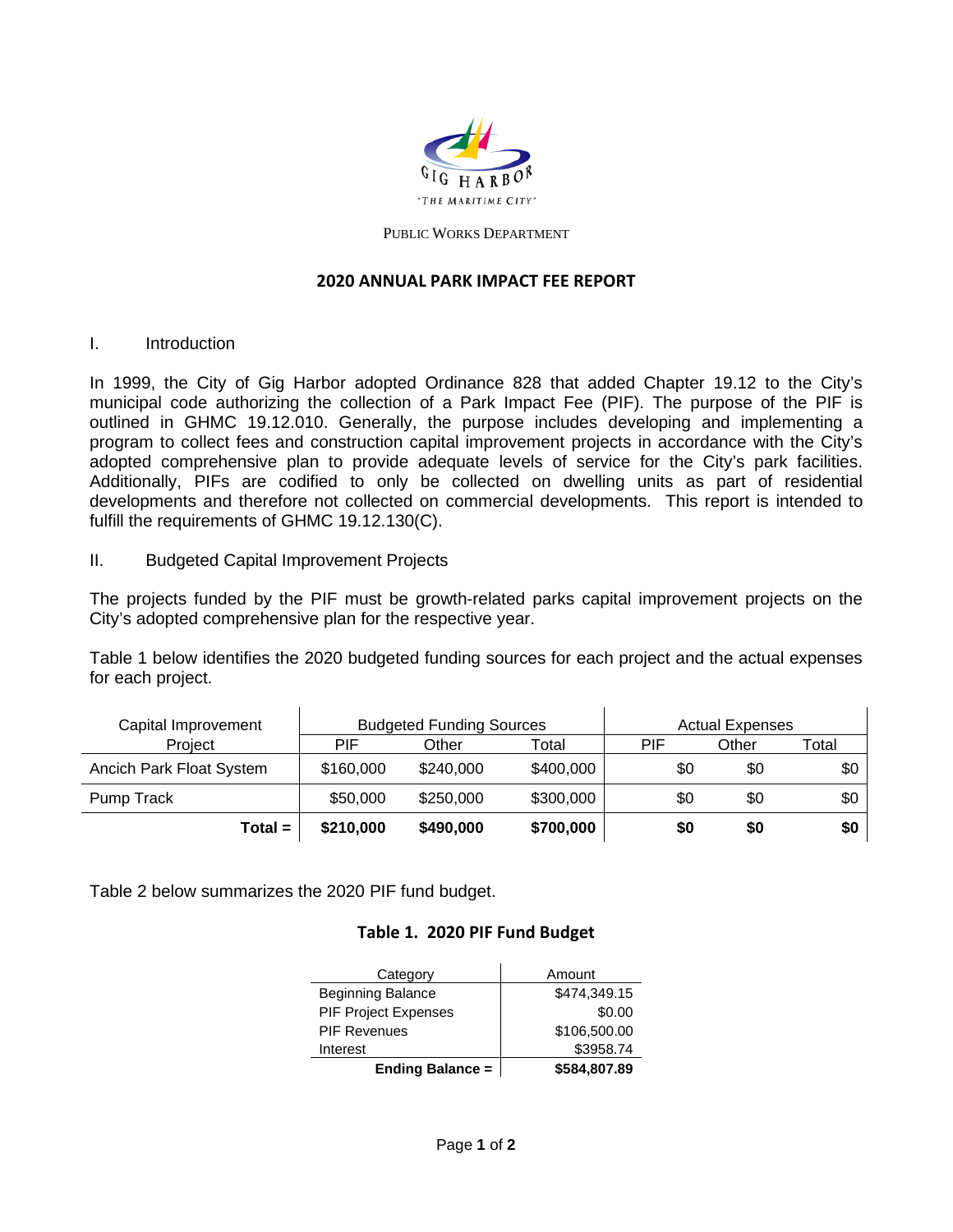### III. Summary of 2020 Development Activity

In 2020 the City collected fees from 67 residential developments. Appendix A (attached) identifies each PIF collected including the applicant name, site address, the associated building permit number, and the amount collected.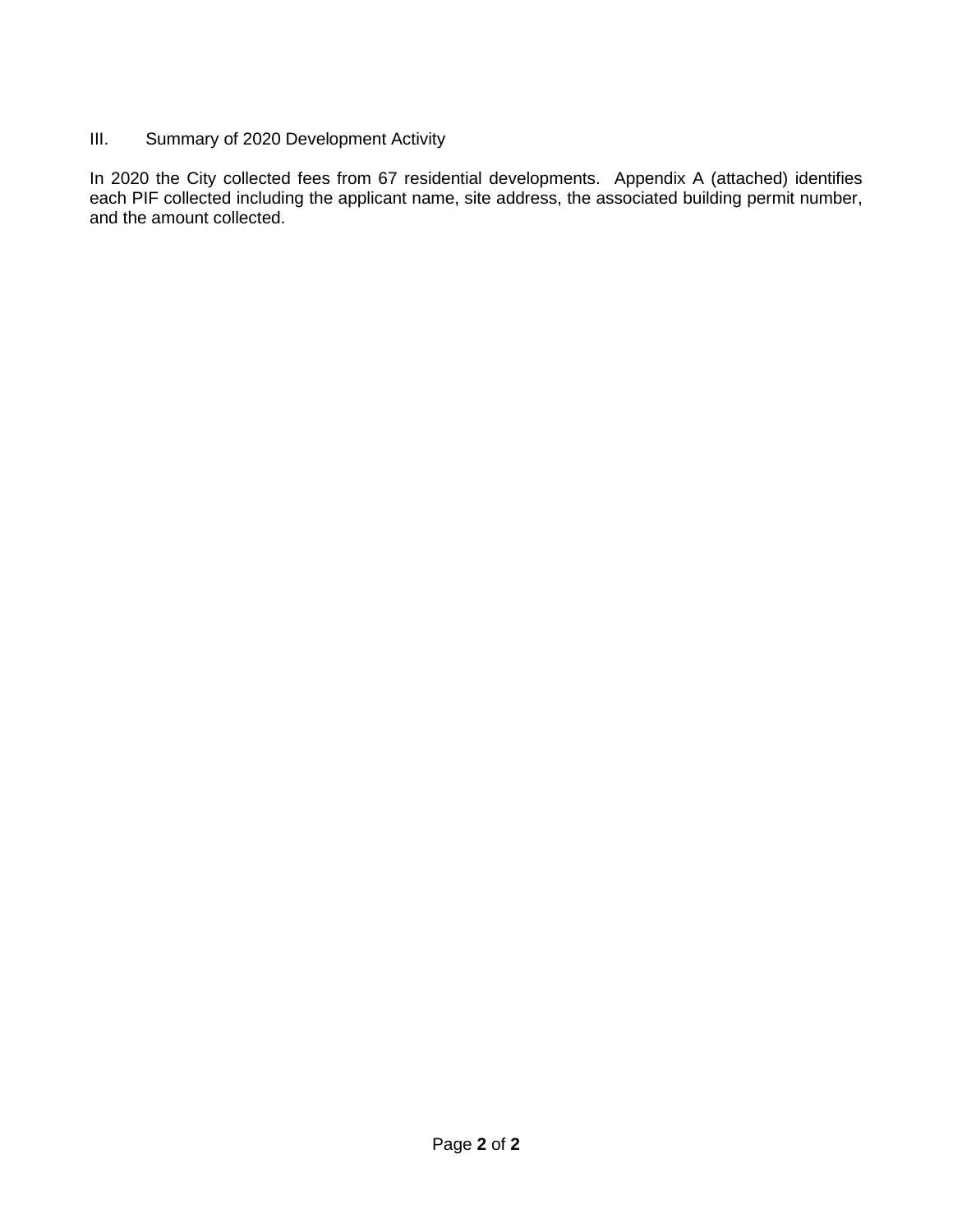# **Appendix A**

## **2020 Annual Park Impact Fee Report January 1- December 31**

| <b>Applicant Name</b>       | <b>Site Address</b> | <b>Building Permit</b><br><b>Number</b> | <b>Type of</b><br><b>Permit</b> | <b>Park Impact Fee</b><br><b>Collected</b> |
|-----------------------------|---------------------|-----------------------------------------|---------------------------------|--------------------------------------------|
|                             |                     |                                         |                                 |                                            |
| <b>Hunt Skansie</b>         | 4464 Avalon Ct      | BD-19-0268                              | <b>SFR</b>                      | \$1,500.00                                 |
| <b>Hunt Skansie</b>         | 4522 Fair Winds Ct  | BD-19-02700                             | <b>SFR</b>                      | \$1,500.00                                 |
| <b>Hunt Skansie</b>         | 4461 Avalon Ct      | BD-19-0267                              | <b>SFR</b>                      | \$1,500.00                                 |
| <b>Hunt Skansie</b>         | 4488 Fair Winds Ct  | BD-19-0269                              | <b>SFR</b>                      | \$1,500.00                                 |
| <b>Hunt Skansie</b>         | 4452 Avalon Ct      | BD-19-0266                              | <b>SFR</b>                      | \$1,500.00                                 |
| <b>Hunt Skansie</b>         | 4459 Avalon Ct      | BD-19-0265                              | <b>SFR</b>                      | \$1,500.00                                 |
| <b>Hunt Skansie</b>         | 4447 Avalon Ct      | BD-19-0263                              | <b>SFR</b>                      | \$1,500.00                                 |
| <b>Hunt Skansie</b>         | 4448 Avalon Ct      | BD-19-0264                              | <b>SFR</b>                      | \$1,500.00                                 |
| Hendrickson Construction Co | 3606 Fox Ct         | BD-19-0271                              | <b>SFR</b>                      | \$1,500.00                                 |
| <b>Hunt Skansie</b>         | 4454 Welcome Ct     | BD-20-0057                              | <b>SFR</b>                      | \$1,500.00                                 |
| <b>Hunt Skansie</b>         | 4624 Old Salt Loop  | BD-20-0062                              | <b>SFR</b>                      | \$1,500.00                                 |
| <b>Hunt Skansie</b>         | 4736 Old Salt Loop  | BD-20-0063                              | <b>SFR</b>                      | \$1,500.00                                 |
| <b>Hunt Skansie</b>         | 4451 Welcome Ct     | BD-20-0056                              | <b>SFR</b>                      | \$1,500.00                                 |
| <b>Hunt Skansie</b>         | 4449 Welcome Ct     | BD-20-0054                              | <b>SFR</b>                      | \$1,500.00                                 |
| <b>Hunt Skansie</b>         | 4498 Old Salt Loop  | BD-20-0060                              | <b>SFR</b>                      | \$1,500.00                                 |
| <b>Hunt Skansie</b>         | 4442 Welcome Ct     | BD-20-0055                              | <b>SFR</b>                      | \$1,500.00                                 |
| <b>Hunt Skansie</b>         | 4486 Old Salt Loop  | BD-20-0059                              | <b>SFR</b>                      | \$1,500.00                                 |
| <b>Hunt Skansie</b>         | 4512 Old Salt Loop  | BD-20-0061                              | <b>SFR</b>                      | \$1,500.00                                 |
| <b>Hunt Skansie</b>         | 4466 Welcome Ct     | BD-20-0058                              | <b>SFR</b>                      | \$1,500.00                                 |
| Devita SFR                  | 3824 Harborview Dr  | BD-20-0096                              | <b>SFR</b>                      | \$1,500.00                                 |
| Hunt Skansie                | 4546 Fair Winds Ct  | BD-20-0108                              | <b>SFR</b>                      | \$1,500.00                                 |
| <b>Hunt Skansie</b>         | 4534 Fair Winds Ct  | BD-20-0109                              | <b>SFR</b>                      | \$1,500.00                                 |
| <b>Rush Residential</b>     | 7254 Sinclair Ave   | BD-20-0125                              | <b>SFR</b>                      | \$1,500.00                                 |
| <b>Rush Residential</b>     | 7266 Sincalir Ave   | BD-20-0126                              | <b>SFR</b>                      | \$1,500.00                                 |
| <b>Hunt Skansie</b>         | 4537 Fair Winds Ct  | BD-20-0045                              | <b>SFR</b>                      | \$1,500.00                                 |
| <b>Hunt Skansie</b>         | 4542 Vernon Ct      | BD-20-0105                              | <b>SFR</b>                      | \$1,500.00                                 |
| <b>Hunt Skansie</b>         | 4549 Fair Winds Ct  | BD-20-0103                              | <b>SFR</b>                      | \$1,500.00                                 |
| Hunt Skansie                | 4554 Vernon Ct      | BD-20-0106                              | <b>SFR</b>                      | \$1,500.00                                 |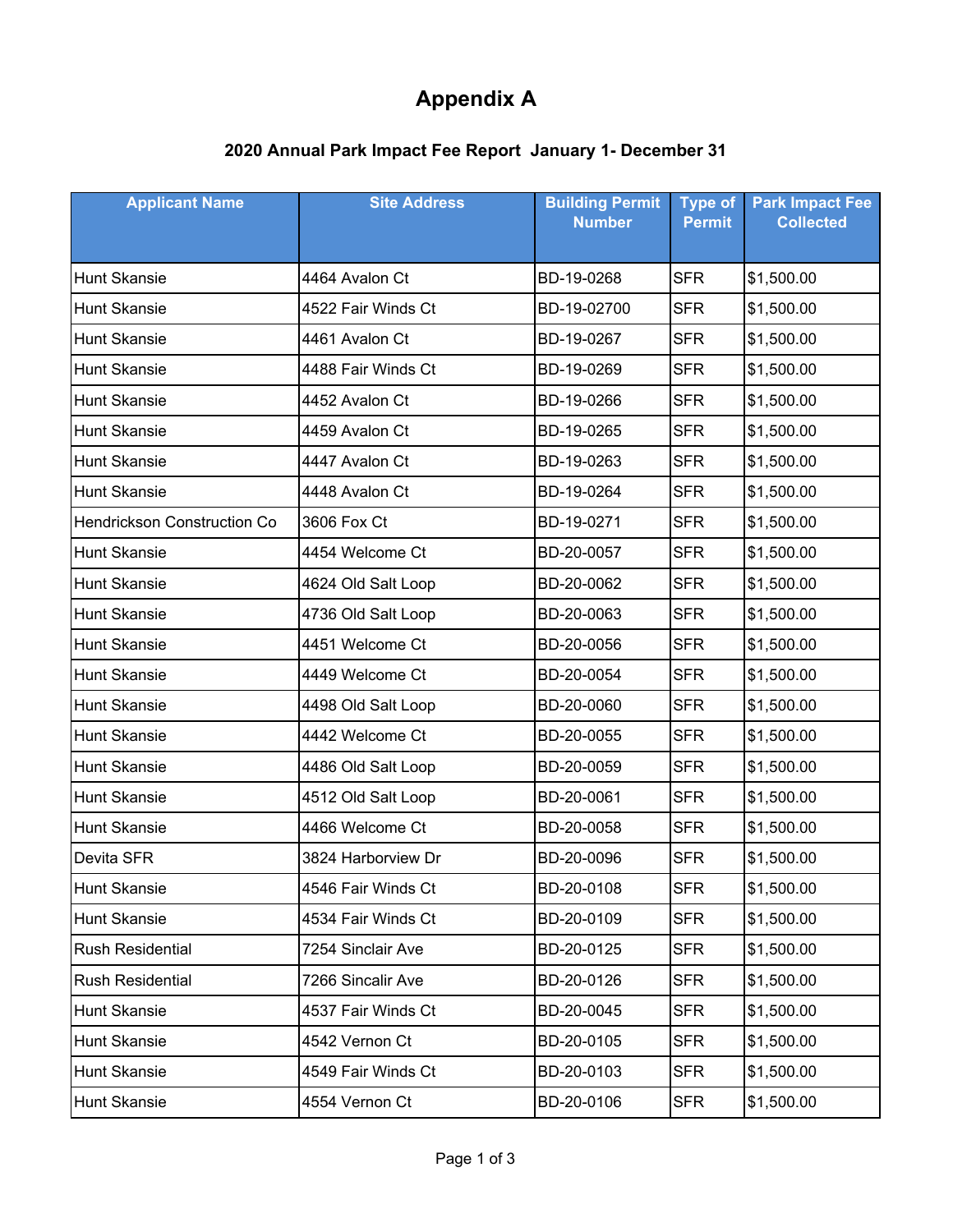# **Appendix A**

## **2020 Annual Park Impact Fee Report January 1- December 31**

| <b>Applicant Name</b>     | <b>Building Permit</b><br><b>Site Address</b><br><b>Number</b> |            | <b>Type of</b><br><b>Permit</b> | <b>Park Impact Fee</b><br><b>Collected</b> |
|---------------------------|----------------------------------------------------------------|------------|---------------------------------|--------------------------------------------|
|                           |                                                                |            |                                 |                                            |
| <b>Hunt Skansie</b>       | 4566 Vernon Ct                                                 | BD-20-0107 | <b>SFR</b>                      | \$1,500.00                                 |
| <b>Hunt Skansie</b>       | 4558 Fair Winds Ct                                             | BD-20-0104 | <b>SFR</b>                      | \$1,500.00                                 |
| <b>Hunt Skansie</b>       | 4435 Welcome Ct                                                | BD-20-0176 | <b>SFR</b>                      | \$1,500.00                                 |
| <b>Rush Residential</b>   | 7204 Sincalir Ave                                              | BD-20-0167 | <b>SFR</b>                      | \$1,500.00                                 |
| <b>Hunt Skansie</b>       | 4436 Avalon Ct                                                 | BD-20-0175 | <b>SFR</b>                      | \$1,500.00                                 |
| <b>Rush Residential</b>   | 7213 Sincalir Ave                                              | BD-20-0168 | <b>SFR</b>                      | \$1,500.00                                 |
| <b>Hunt Skansie</b>       | 4435 Avalon Ct                                                 | BD-20-0174 | <b>SFR</b>                      | \$1,500.00                                 |
| <b>Hunt Skansie</b>       | 6531 Tradition Pl                                              | BD-20-0102 | <b>SFR</b>                      | \$1,500.00                                 |
| <b>Hunt Skansie</b>       | 4432 Varsity CT                                                | BD-20-0171 | <b>SFR</b>                      | \$1,500.00                                 |
| <b>Hunt Skansie</b>       | 4423 Avalon Ct                                                 | BD-20-0178 | <b>SFR</b>                      | \$1,500.00                                 |
| <b>Hunt Skansie</b>       | 4437 Welcome Ct                                                | BD-20-0172 | <b>SFR</b>                      | \$1,500.00                                 |
| <b>Hunt Skansie</b>       | 4424 Avalon Ct                                                 | BD-20-0179 | <b>SFR</b>                      | \$1,500.00                                 |
| <b>Hunt Skansie</b>       | 4426 Welcome Ct                                                | BD-20-0177 | <b>SFR</b>                      | \$1,500.00                                 |
| <b>Hunt Skansie</b>       | 4438 Welcome Ct                                                | BD-20-0173 | <b>SFR</b>                      | \$1,500.00                                 |
| <b>Hunt Skansie</b>       | 4414 Welcome Ct                                                | BD-20-0202 | <b>SFR</b>                      | \$1,500.00                                 |
| <b>Hunt Skansie</b>       | 4412 Avalon Ct                                                 | BD-20-0203 | <b>SFR</b>                      | \$1,500.00                                 |
| <b>Hunt Skansie</b>       | 5064 Old Salt Loop                                             | BD-20-0236 | <b>SFR</b>                      | \$1,500.00                                 |
| <b>Hunt Skansie</b>       | 4848 Old Salt Loop                                             | BD-20-0238 | <b>SFR</b>                      | \$1,500.00                                 |
| <b>Hunt Skansie</b>       | 5176 Old Salt Loop                                             | BD-20-0235 | <b>SFR</b>                      | \$1,500.00                                 |
| <b>Rush Residential</b>   | 7263 Sanford Pl                                                | BD-20-0254 | <b>SFR</b>                      | \$1,500.00                                 |
| <b>Pioneer Properties</b> | 7481 Pioneer Way                                               | BD-20-0190 | <b>SFR</b>                      | \$1,500.00                                 |
| <b>Pioneer Properties</b> | 7461 Pioneer Way                                               | BD-20-0189 | <b>SFR</b>                      | \$3,000.00                                 |
| <b>Pioneer Properties</b> | 7421 Pioneer Way                                               | BD-20-0187 | <b>SFR</b>                      | \$3,000.00                                 |
| <b>Pioneer Properties</b> | 7441 Pioneer Way                                               | BD-20-0188 | <b>SFR</b>                      | \$3,000.00                                 |
| <b>RUSH</b>               | 7216 Sinclair                                                  | BD-20-0275 | <b>SFR</b>                      | \$1,500.00                                 |
| <b>RUSH</b>               | 7316 Sinclair                                                  | BD-20-0277 | <b>SFR</b>                      | \$1,500.00                                 |
| <b>RUSH</b>               | 7238 Sinclair                                                  | BD-20-0276 | <b>SFR</b>                      | \$1,500.00                                 |
| DR Horton                 | 4541 Vernon Ct                                                 | BD-20-0233 | <b>SFR</b>                      | \$1,500.00                                 |